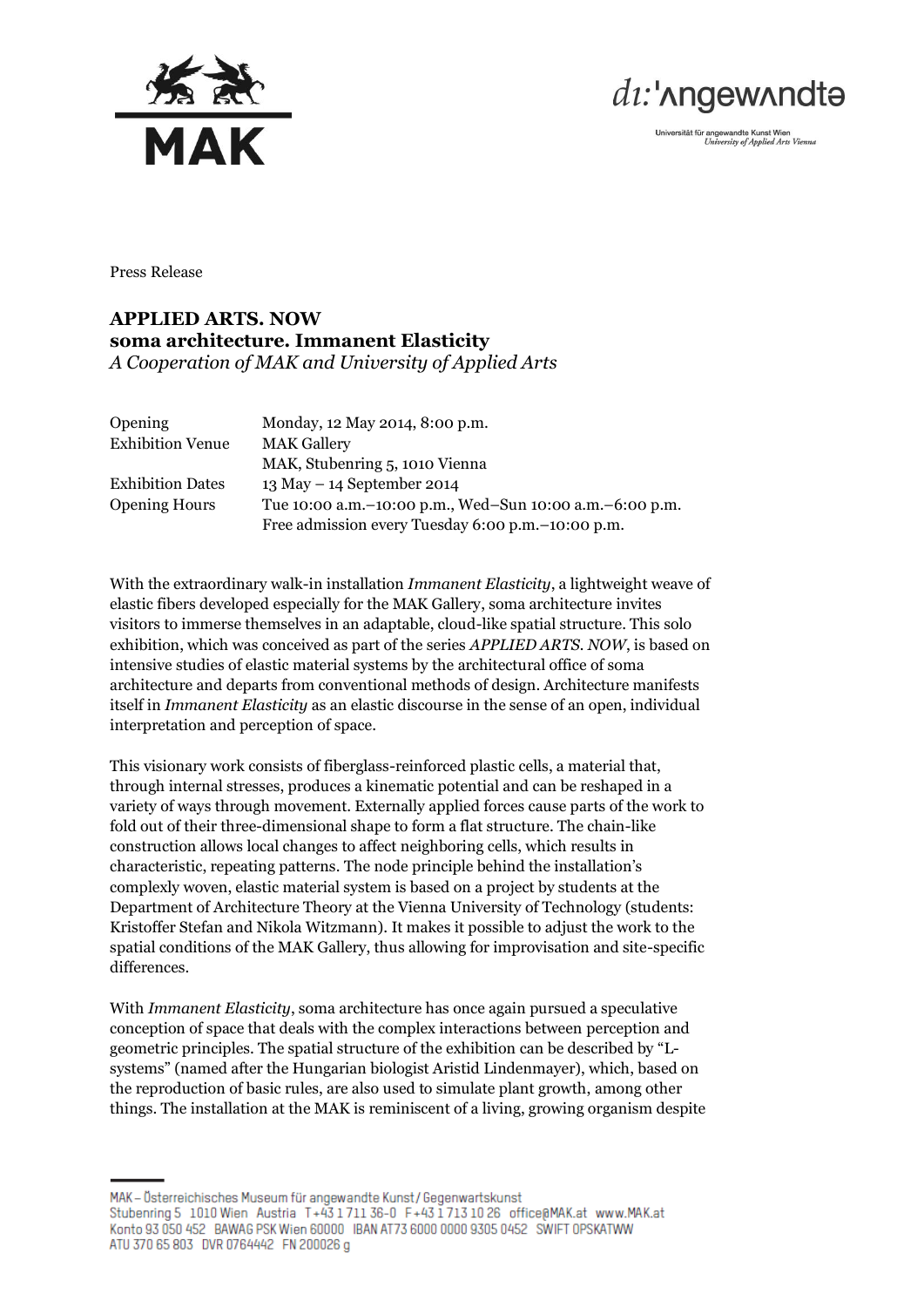



Universität für angewandte Kunst Wien<br>University of Applied Arts Vienna

the artificial nature of the material, and appears chaotic and ambiguous in spite of its stringent adherence to rules and clear geometric structure.

Innovative conceptual models and methods of implementation as well as the development of visionary, spatial and formal concepts are characteristic of the work of soma architecture. Among the team's most experimental projects are the mobile art pavilion *White Noise* for the state of Salzburg (2011) or the *Theme Pavilion* for the Expo 2012 in South Korea. The elastically adaptable, kinetic facade for the Expo was not only a technological world first, but an emotionally moving spatial experience.

soma architecture was founded in 2007 by Stefan Rutzinger, Kristina Schinegger, Martin Oberascher and Günther Weber. The team's activities range from developing investigative design strategies and experimental methods of implementation to technical and theoretical research. They question and draw connections between aesthetic categories of form, concept and experience to a large degree through feedback from analogous material properties and digital simulations. The team, which has received several awards, was represented at the Architecture Biennale in Venice (2010) and *ArchiLab 2013: Naturalizing Architecture* at the FRAC Centre in Orléans, among other events. soma currently maintains offices in Vienna and Salzburg. [www.soma-architecture.com](http://www.soma-architecture.com/)

*soma architecture. Immanent Elasticity* is the sixth part of the series *APPLIED ARTS. NOW*, which aims to create a platform for contemporary forms of applied art and thus increase the visibility of graduates of the University of Applied Arts who live and work in Austria. The series began with the exhibition *PATRICK RAMPELOTTO. Adventures in Foam* (25 January – 26 May 2012). This was followed by *STIEFEL & COMPANY ARCHITECTS. Faux Terrains* (23 May – 16 September 2012), *taliaYsebastian. The Committee of Sleep* (3 October 2012 – 6 January 2013), *MARCO DESSÍ. STILL LIFE* (30 January – 5 May 2013) and *Lisa Truttmann. MY STAGE IS YOUR DOMAIN* (19 June – 6 October 2013). This autumn the series will continue with *Valentin Ruhry* (8 October 2014 – 11 January 2015).

Press photos on the exhibition are available for download at MAK.at/press.